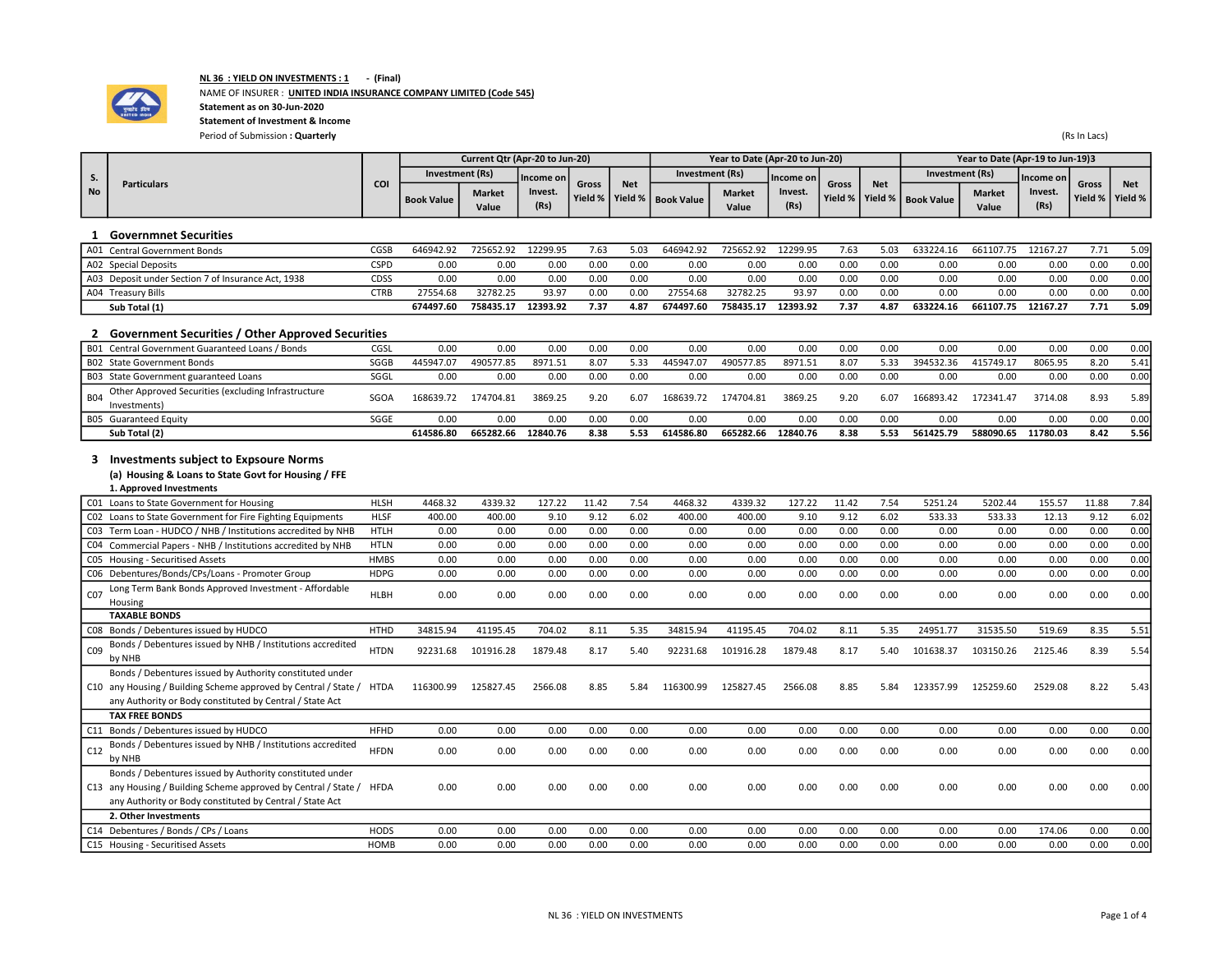|                 |                                                                                              |             | Current Qtr (Apr-20 to Jun-20) |                        |                 |                  |                         | Year to Date (Apr-20 to Jun-20) |                        |                 |                  |                       | Year to Date (Apr-19 to Jun-19)3 |                        |                 |                  |                       |  |
|-----------------|----------------------------------------------------------------------------------------------|-------------|--------------------------------|------------------------|-----------------|------------------|-------------------------|---------------------------------|------------------------|-----------------|------------------|-----------------------|----------------------------------|------------------------|-----------------|------------------|-----------------------|--|
| S.              |                                                                                              |             | Investment (Rs)                |                        | ncome or        |                  |                         | <b>Investment</b> (Rs)          |                        | ncome on        |                  |                       | <b>Investment (Rs)</b>           |                        | Income on       |                  |                       |  |
| <b>No</b>       | <b>Particulars</b>                                                                           | COI         | <b>Book Value</b>              | <b>Market</b><br>Value | Invest.<br>(Rs) | Gross<br>Yield % | <b>Net</b><br>Yield $%$ | <b>Book Value</b>               | <b>Market</b><br>Value | Invest.<br>(Rs) | Gross<br>Yield % | <b>Net</b><br>Yield % | <b>Book Value</b>                | <b>Market</b><br>Value | Invest.<br>(Rs) | Gross<br>Yield % | <b>Net</b><br>Yield % |  |
|                 | C16 Debentures / Bonds / CPs / Loans - (Promoter Group)                                      | <b>HOPG</b> | 0.00                           | 0.00                   | 0.00            | 0.00             | 0.00                    | 0.00                            | 0.00                   | 0.00            | 0.00             | 0.00                  | 0.00                             | 0.00                   | 0.00            | 0.00             | 0.00                  |  |
| C17             | Long Term Bank Bonds Other Investment- Affordable                                            | <b>HOLB</b> | 0.00                           | 0.00                   | 0.00            | 0.00             | 0.00                    | 0.00                            | 0.00                   | 0.00            | 0.00             | 0.00                  | 0.00                             | 0.00                   | 0.00            | 0.00             | 0.00                  |  |
|                 | Housing<br>Sub Total [3(a)]                                                                  |             | 248216.93                      | 273678.50              | 5285.89         | 8.54             | 5.64                    | 248216.93                       | 273678.50              | 5285.89         | 8.54             | 5.64                  | 255732.70                        | 265681.13              | 5516.00         | 8.65             | 5.71                  |  |
|                 |                                                                                              |             |                                |                        |                 |                  |                         |                                 |                        |                 |                  |                       |                                  |                        |                 |                  |                       |  |
|                 | (b) Infrastructure Investments<br>1. Approved Investments                                    |             |                                |                        |                 |                  |                         |                                 |                        |                 |                  |                       |                                  |                        |                 |                  |                       |  |
|                 | C18 Infrastructure - Other Approved Securities                                               | <b>ISAS</b> | 0.00                           | 0.00                   | 0.00            | 0.00             | 0.00                    | 0.00                            | 0.00                   | 0.00            | 0.00             | 0.00                  | 0.00                             | 0.00                   | 0.00            | 0.00             | 0.00                  |  |
|                 | C19 Infrastructure - PSU - Equity shares - Quoted                                            | <b>ITPE</b> | 22884.93                       | 12657.81               | 0.00            | 0.00             | 0.00                    | 22884.93                        | 12657.81               | 0.00            | 0.00             | 0.00                  | 29591.78                         | 25859.04               | 901.56          | 12.22            | 8.07                  |  |
|                 | C20 Infrastructure - Corporate Securities - Equity shares-Quoted                             | <b>ITCE</b> | 30240.12                       | 46967.31               | 0.00            | 0.00             | 0.00                    | 30240.12                        | 46967.31               | 0.00            | 0.00             | 0.00                  | 11204.78                         | 55447.94               | 6324.47         | 226.40           | 149.45                |  |
|                 | C21 Infrastructure - Equity (Promoter Group)                                                 | <b>IEPG</b> | 0.00                           | 0.00                   | 0.00            | 0.00             | 0.00                    | 0.00                            | 0.00                   | 0.00            | 0.00             | 0.00                  | 0.00                             | 0.00                   | 0.00            | 0.00             | 0.00                  |  |
|                 | C22 Infrastructure - Securitised Assets                                                      | <b>IESA</b> | 0.00                           | 0.00                   | 0.00            | 0.00             | 0.00                    | 0.00                            | 0.00                   | 0.00            | 0.00             | 0.00                  | 0.00                             | 0.00                   | 0.00            | 0.00             | 0.00                  |  |
| C <sub>23</sub> | Infrastructure - Debentures / Bonds / CPs / Ioans -<br>(Promoter Group)                      | <b>IDPG</b> | 2500.00                        | 2698.50                | 47.55           | 0.00             | 0.00                    | 2500.00                         | 2698.50                | 47.55           | 0.00             | 0.00                  | 0.00                             | 0.00                   | 0.00            | 0.00             | 0.00                  |  |
|                 | C24 Infrastructure - Infrastructure Development Fund (IDF)                                   | <b>IDDF</b> | 58391.60                       | 61934.41               | 1205.33         | 8.28             | 5.47                    | 58391.60                        | 61934.41               | 1205.33         | 8.28             | 5.47                  | 60911.69                         | 61440.12               | 1260.74         | 8.30             | 5.48                  |  |
| C <sub>25</sub> | Onshore Rupee Bonds issued by ADB and IFC (Infrastructure-<br>approved)                      | <b>IORB</b> | 0.00                           | 0.00                   | 0.00            | 0.00             | 0.00                    | 0.00                            | 0.00                   | 0.00            | 0.00             | 0.00                  | 0.00                             | 0.00                   | 0.00            | 0.00             | 0.00                  |  |
|                 | C26 Long Term Bank Bonds ApprovedInvestment-Infrastructure                                   | ILBI        | 0.00                           | 0.00                   | 0.00            | 0.00             | 0.00                    | 0.00                            | 0.00                   | 0.00            | 0.00             | 0.00                  | 0.00                             | 0.00                   | 0.00            | 0.00             | 0.00                  |  |
|                 | <b>TAXABLE BONDS</b>                                                                         |             |                                |                        |                 |                  |                         |                                 |                        |                 |                  |                       |                                  |                        |                 |                  |                       |  |
|                 | C27 Infrastructure - PSU - Debentures / Bonds                                                | <b>IPTD</b> | 135430.90                      | 149870.03              | 2874.20         | 8.51             | 5.62                    | 135430.90                       | 149870.03              | 2874.20         | 8.51             | 5.62                  | 122542.00                        | 128143.00              | 2671.03         | 8.74             | 5.77                  |  |
|                 | C28 Infrastructure - PSU - CPs                                                               | <b>IPCP</b> | 0.00                           | 0.00                   | 0.00            | 0.00             | 0.00                    | 0.00                            | 0.00                   | 0.00            | 0.00             | 0.00                  | 0.00                             | 0.00                   | 0.00            | 0.00             | 0.00                  |  |
| C29             | Infrastructure - Other Corporate Securities - Debentures/<br><b>Bonds</b>                    | ICTD        | 56464.43                       | 58796.90               | 1230.04         | 8.74             | 5.77                    | 56464.43                        | 58796.90               | 1230.04         | 8.74             | 5.77                  | 74405.94                         | 76286.65               | 1700.54         | 9.17             | 6.05                  |  |
|                 | C30 Infrastructure - Other Corporate Securities - CPs                                        | <b>ICCP</b> | 0.00                           | 0.00                   | 0.00            | 0.00             | 0.00                    | 0.00                            | 0.00                   | 0.00            | 0.00             | 0.00                  | 0.00                             | 0.00                   | 0.00            | 0.00             | 0.00                  |  |
|                 | C31 Infrastructure - Term Loans (with Charge)                                                | <b>ILWC</b> | 433.91                         | 138.68                 | 3.28            | 3.04             | 2.00                    | 433.91                          | 138.68                 | 3.28            | 3.04             | 2.00                  | 484.70                           | 178.82                 | 4.48            | 3.71             | 2.45                  |  |
|                 | <b>TAX FREE BONDS</b>                                                                        |             |                                |                        |                 |                  |                         |                                 |                        |                 |                  |                       |                                  | 0.00                   |                 |                  |                       |  |
|                 | C32 Infrastructure - PSU - Debentures / Bonds                                                | <b>IPFD</b> | 9905.60                        | 12538.52               | 198.86          | 8.05             | 5.32                    | 9905.60                         | 12538.52               | 198.86          | 8.05             | 5.32                  | 11947.81                         | 14002.57               | 232.86          | 7.82             | 5.16                  |  |
| C <sub>33</sub> | Infrastructure - Other Corporate Securities - Debentures/<br><b>Bonds</b>                    | <b>ICFD</b> | 0.00                           | 0.00                   | 0.00            | 0.00             | 0.00                    | 0.00                            | 0.00                   | 0.00            | 0.00             | 0.00                  | 0.00                             | 0.00                   | 0.00            | 0.00             | 0.00                  |  |
|                 | 2. Other Investments                                                                         |             |                                |                        |                 |                  |                         |                                 |                        |                 |                  |                       |                                  |                        |                 |                  |                       |  |
|                 | C34 Infrastructure - Equity (including unlisted)                                             | <b>IOEQ</b> | 7879.71                        | 2138.91                | 0.00            | 0.00             | 0.00                    | 7879.71                         | 2138.91                | 0.00            | 0.00             | 0.00                  | 7890.82                          | 3229.45                | 0.00            | 0.00             | 0.00                  |  |
|                 | C35 Infrastructure - Debentures / Bonds / CPs / Ioans                                        | <b>IODS</b> | 14484.69                       | 13328.87               | 324.88          | 9.00             | 5.94                    | 14484.69                        | 13328.87               | 324.88          | 9.00             | 5.94                  | 16951.73                         | 14009.13               | 389.92          | 9.23             | 6.09                  |  |
|                 | C36 Infrastructure - Securitised Assets                                                      | <b>IOSA</b> | 0.00                           | 0.00                   | 0.00            | 0.00             | 0.00                    | 0.00                            | 0.00                   | 0.00            | 0.00             | 0.00                  | 0.00                             | 0.00                   | 0.00            | 0.00             | 0.00                  |  |
|                 | C37 Infrastructure - Equity (Promoter Group)                                                 | <b>IOPE</b> | 0.00                           | 0.00                   | 0.00            | 0.00             | 0.00                    | 0.00                            | 0.00                   | 0.00            | 0.00             | 0.00                  | 0.00                             | 0.00                   | 0.00            | 0.00             | 0.00                  |  |
| C38             | Infrastructure - Debentures / Bonds / CPs / Ioans -<br>(Promoter Group)                      | <b>IOPD</b> | 0.00                           | 0.00                   | 0.00            | 0.00             | 0.00                    | 0.00                            | 0.00                   | 0.00            | 0.00             | 0.00                  | 0.00                             | 0.00                   | 0.00            | 0.00             | 0.00                  |  |
| C39             | Onshore Rupee Bonds issued by ADB and IFC (Infrastructure-<br>others)                        | <b>IOOB</b> | 0.00                           | 0.00                   | 0.00            | 0.00             | 0.00                    | 0.00                            | 0.00                   | 0.00            | 0.00             | 0.00                  | 0.00                             | 0.00                   | 0.00            | 0.00             | 0.00                  |  |
|                 | C40 Long Term Bank Bonds Other Investment-Infrastructure                                     | <b>IOLB</b> | 0.00                           | 0.00                   | 0.00            | 0.00             | 0.00                    | 0.00                            | 0.00                   | 0.00            | 0.00             | 0.00                  | 0.00                             | 0.00                   | 0.00            | 0.00             | 0.00                  |  |
|                 | Sub Total [3(b)]                                                                             |             | 338615.88                      | 361069.94              | 5884.14         | 6.97             | 4.60                    | 338615.88                       | 361069.94              | 5884.14         | 6.97             | 4.60                  | 335931.23                        | 378596.71              | 13485.59        | 16.10            | 10.63                 |  |
|                 | (c) Approved Investments                                                                     |             |                                |                        |                 |                  |                         |                                 |                        |                 |                  |                       |                                  |                        |                 |                  |                       |  |
|                 | D01 PSU - Equity shares - Quoted                                                             | EAEQ        | 136764.17                      | 81825.99               | 0.00            | 0.00             | 0.00                    | 136764.17                       | 81825.99               | 0.00            | 0.00             | 0.00                  | 136600.16                        | 116479.29              | 814.10          | 2.39             | 1.58                  |  |
|                 | D02 Corporate Securities - Equity shares (Ordinary)- Quoted                                  | EACE        | 390871.33                      | 546316.50              | 18734.85        | 19.23            | 12.69                   | 390871.33                       | 546316.50              | 18734.85        | 19.23            | 12.69                 | 387837.34                        | 681633.25              | 16502.63        | 17.07            | 11.27                 |  |
| D <sub>03</sub> | Equity Shares - Companies incorporated outside India<br>(invested prior to IRDA Regulations) | EFES        | 0.00                           | 0.00                   | 0.00            | 0.00             | 0.00                    | 0.00                            | 0.00                   | 0.00            | 0.00             | 0.00                  | 0.00                             | 0.00                   | 0.00            | 0.00             | 0.00                  |  |
|                 | D04 Equity Shares - Promoter Group                                                           | <b>EEPG</b> | 1207.14                        | 3239.96                | 0.00            | 0.00             | 0.00                    | 1207.14                         | 3239.96                | 0.00            | 0.00             | 0.00                  | 1207.14                          | 9775.28                | 0.00            | 0.00             | 0.00                  |  |
|                 | D05 Corporate Securities - Bonds - (Taxable)                                                 | EPBT        | 53502.99                       | 60235.33               | 1097.95         | 8.23             | 5.43                    | 53502.99                        | 60235.33               | 1097.95         | 8.23             | 5.43                  | 40784.77                         | 44178.07               | 866.99          | 8.53             | 5.63                  |  |
|                 | D06 Corporate Securities - Bonds - (Tax Free)                                                | EPBF        | 0.00                           | 0.00                   | 0.00            | 0.00             | 0.00                    | 0.00                            | 0.00                   | 0.00            | 0.00             | 0.00                  | 0.00                             | 0.00                   | 0.00            | 0.00             | 0.00                  |  |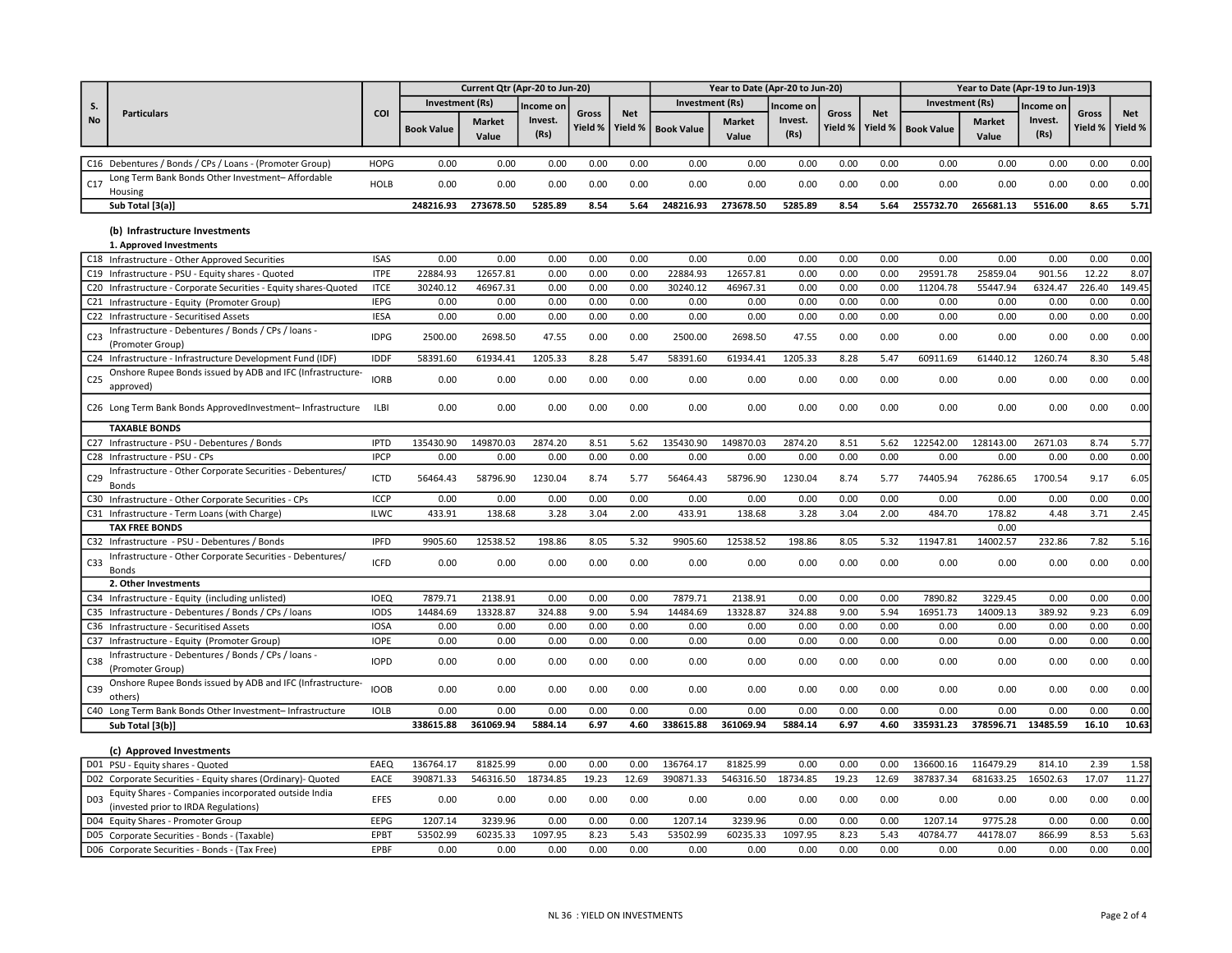| <b>Investment (Rs)</b><br><b>Investment (Rs)</b><br>Investment (Rs)<br>S.<br>Income on<br>Income on<br>Income on<br>COI<br><b>Particulars</b><br><b>Net</b><br><b>Net</b><br><b>Net</b><br>Gross<br>Gross<br>Gross<br><b>No</b><br>Invest.<br>Invest.<br>Invest.<br><b>Market</b><br><b>Market</b><br><b>Market</b><br>Yield %<br>Yield %<br>Yield %<br>Yield %<br>Yield %<br><b>Book Value</b><br><b>Book Value</b><br><b>Book Value</b><br>(Rs)<br>(Rs)<br>(Rs)<br>Value<br>Value<br>Value<br>0.00<br>0.00<br>0.00<br>0.00<br>0.00<br>0.00<br>0.00<br>0.00<br>0.00<br>0.00<br>0.00<br>0.00<br>D07 Corporate Securities - Preference Shares<br>EPNQ<br>0.00<br>0.00<br>0.00<br>0.00<br>0.00<br>0.00<br>0.00<br>0.00<br>ECIS<br>0.00<br>0.00<br>0.00<br>0.00<br>0.00<br>0.00<br>0.00<br>0.00<br>D08 Corporate Securities - Investment in Subsidiaries<br>2877.07<br>ECOS<br>124676.51<br>128252.29<br>2877.07<br>9.26<br>6.11<br>124676.51<br>128252.29<br>9.26<br>6.11<br>159574.49<br>149343.46<br>2414.49<br>6.07<br>D09 Corporate Securities - Debentures<br>Corporate Securities - Debentures / Bonds/ CPs / Loan -<br><b>EDPG</b><br>10503.98<br>11456.50<br>218.26<br>8.33<br>10503.98<br>11456.50<br>218.26<br>8.33<br>5.50<br>12593.05<br>10696.40<br>266.36<br>8.48<br>D <sub>10</sub><br>5.50<br>(Promoter Group)<br>D11 Municipal Bonds - Rated<br><b>EMUN</b><br>0.00<br>0.00<br>0.00<br>0.00<br>0.00<br>0.00<br>0.00<br>0.00<br>0.00<br>0.00<br>0.00<br>0.00<br>0.00<br>0.00<br>EINP<br>0.00<br>0.00<br>0.00<br>0.00<br>0.00<br>0.00<br>0.00<br>0.00<br>0.00<br>0.00<br>0.00<br>0.00<br>0.00<br>0.00<br>D12 Investment properties - Immovable<br>0.00<br>D13 Loans - Policy Loans<br><b>ELPL</b><br>0.00<br>0.00<br>0.00<br>0.00<br>0.00<br>0.00<br>0.00<br>0.00<br>0.00<br>0.00<br>0.00<br>0.00<br>0.00<br>Loans - Secured Loans - Mortgage of Property in India (Term<br><b>ELMI</b><br>71.54<br>0.00<br>0.00<br>0.00<br>0.00<br>71.54<br>0.00<br>0.00<br>0.00<br>0.00<br>93.73<br>0.00<br>0.00<br>0.00<br>D14<br>Loan)<br>Loans - Secured Loans - Mortgage of Property outside India<br>D <sub>15</sub><br><b>ELMO</b><br>0.00<br>0.00<br>0.00<br>0.00<br>0.00<br>0.00<br>0.00<br>0.00<br>0.00<br>0.00<br>0.00<br>0.00<br>0.00<br>0.00<br>(Term Loan)<br>Deposits - Deposit with Scheduled Banks, FIs (incl. Bank<br>595.97<br><b>ECDB</b><br>140683.63<br>143527.67<br>1403.70<br>4.00<br>140683.63<br>143527.67<br>1403.70<br>4.00<br>2.64<br>33067.93<br>97476.95<br>7.23<br>D <sub>16</sub><br>2.64<br>Balance awaiting Investment), CCIL, RBI<br>D17 Deposits - CDs with Scheduled Banks<br><b>EDCD</b><br>0.00<br>0.00<br>0.00<br>0.00<br>0.00<br>0.00<br>0.00<br>0.00<br>0.00<br>0.00<br>0.00<br>0.00<br>0.00<br>0.00<br>D18 Deposits - Repo / Reverse Repo - Govt Securities |  |             |      | Current Qtr (Apr-20 to Jun-20) |      |      |      |      | Year to Date (Apr-20 to Jun-20) |      |      |      |      | Year to Date (Apr-19 to Jun-19)3 |      |      |              |
|-------------------------------------------------------------------------------------------------------------------------------------------------------------------------------------------------------------------------------------------------------------------------------------------------------------------------------------------------------------------------------------------------------------------------------------------------------------------------------------------------------------------------------------------------------------------------------------------------------------------------------------------------------------------------------------------------------------------------------------------------------------------------------------------------------------------------------------------------------------------------------------------------------------------------------------------------------------------------------------------------------------------------------------------------------------------------------------------------------------------------------------------------------------------------------------------------------------------------------------------------------------------------------------------------------------------------------------------------------------------------------------------------------------------------------------------------------------------------------------------------------------------------------------------------------------------------------------------------------------------------------------------------------------------------------------------------------------------------------------------------------------------------------------------------------------------------------------------------------------------------------------------------------------------------------------------------------------------------------------------------------------------------------------------------------------------------------------------------------------------------------------------------------------------------------------------------------------------------------------------------------------------------------------------------------------------------------------------------------------------------------------------------------------------------------------------------------------------------------------------------------------------------------------------------------------------------------------------------------------------------------------------------------------------------------------------------------------------------------------------------------------------------------------------------------|--|-------------|------|--------------------------------|------|------|------|------|---------------------------------|------|------|------|------|----------------------------------|------|------|--------------|
|                                                                                                                                                                                                                                                                                                                                                                                                                                                                                                                                                                                                                                                                                                                                                                                                                                                                                                                                                                                                                                                                                                                                                                                                                                                                                                                                                                                                                                                                                                                                                                                                                                                                                                                                                                                                                                                                                                                                                                                                                                                                                                                                                                                                                                                                                                                                                                                                                                                                                                                                                                                                                                                                                                                                                                                                       |  |             |      |                                |      |      |      |      |                                 |      |      |      |      |                                  |      |      |              |
|                                                                                                                                                                                                                                                                                                                                                                                                                                                                                                                                                                                                                                                                                                                                                                                                                                                                                                                                                                                                                                                                                                                                                                                                                                                                                                                                                                                                                                                                                                                                                                                                                                                                                                                                                                                                                                                                                                                                                                                                                                                                                                                                                                                                                                                                                                                                                                                                                                                                                                                                                                                                                                                                                                                                                                                                       |  |             |      |                                |      |      |      |      |                                 |      |      |      |      |                                  |      |      | Yield %      |
|                                                                                                                                                                                                                                                                                                                                                                                                                                                                                                                                                                                                                                                                                                                                                                                                                                                                                                                                                                                                                                                                                                                                                                                                                                                                                                                                                                                                                                                                                                                                                                                                                                                                                                                                                                                                                                                                                                                                                                                                                                                                                                                                                                                                                                                                                                                                                                                                                                                                                                                                                                                                                                                                                                                                                                                                       |  |             |      |                                |      |      |      |      |                                 |      |      |      |      |                                  |      |      | 0.00         |
|                                                                                                                                                                                                                                                                                                                                                                                                                                                                                                                                                                                                                                                                                                                                                                                                                                                                                                                                                                                                                                                                                                                                                                                                                                                                                                                                                                                                                                                                                                                                                                                                                                                                                                                                                                                                                                                                                                                                                                                                                                                                                                                                                                                                                                                                                                                                                                                                                                                                                                                                                                                                                                                                                                                                                                                                       |  |             |      |                                |      |      |      |      |                                 |      |      |      |      |                                  |      |      | 0.00         |
|                                                                                                                                                                                                                                                                                                                                                                                                                                                                                                                                                                                                                                                                                                                                                                                                                                                                                                                                                                                                                                                                                                                                                                                                                                                                                                                                                                                                                                                                                                                                                                                                                                                                                                                                                                                                                                                                                                                                                                                                                                                                                                                                                                                                                                                                                                                                                                                                                                                                                                                                                                                                                                                                                                                                                                                                       |  |             |      |                                |      |      |      |      |                                 |      |      |      |      |                                  |      |      | 4.01         |
|                                                                                                                                                                                                                                                                                                                                                                                                                                                                                                                                                                                                                                                                                                                                                                                                                                                                                                                                                                                                                                                                                                                                                                                                                                                                                                                                                                                                                                                                                                                                                                                                                                                                                                                                                                                                                                                                                                                                                                                                                                                                                                                                                                                                                                                                                                                                                                                                                                                                                                                                                                                                                                                                                                                                                                                                       |  |             |      |                                |      |      |      |      |                                 |      |      |      |      |                                  |      |      | 5.60         |
|                                                                                                                                                                                                                                                                                                                                                                                                                                                                                                                                                                                                                                                                                                                                                                                                                                                                                                                                                                                                                                                                                                                                                                                                                                                                                                                                                                                                                                                                                                                                                                                                                                                                                                                                                                                                                                                                                                                                                                                                                                                                                                                                                                                                                                                                                                                                                                                                                                                                                                                                                                                                                                                                                                                                                                                                       |  |             |      |                                |      |      |      |      |                                 |      |      |      |      |                                  |      |      | 0.00         |
|                                                                                                                                                                                                                                                                                                                                                                                                                                                                                                                                                                                                                                                                                                                                                                                                                                                                                                                                                                                                                                                                                                                                                                                                                                                                                                                                                                                                                                                                                                                                                                                                                                                                                                                                                                                                                                                                                                                                                                                                                                                                                                                                                                                                                                                                                                                                                                                                                                                                                                                                                                                                                                                                                                                                                                                                       |  |             |      |                                |      |      |      |      |                                 |      |      |      |      |                                  |      |      | 0.00         |
|                                                                                                                                                                                                                                                                                                                                                                                                                                                                                                                                                                                                                                                                                                                                                                                                                                                                                                                                                                                                                                                                                                                                                                                                                                                                                                                                                                                                                                                                                                                                                                                                                                                                                                                                                                                                                                                                                                                                                                                                                                                                                                                                                                                                                                                                                                                                                                                                                                                                                                                                                                                                                                                                                                                                                                                                       |  |             |      |                                |      |      |      |      |                                 |      |      |      |      |                                  |      |      | 0.00         |
|                                                                                                                                                                                                                                                                                                                                                                                                                                                                                                                                                                                                                                                                                                                                                                                                                                                                                                                                                                                                                                                                                                                                                                                                                                                                                                                                                                                                                                                                                                                                                                                                                                                                                                                                                                                                                                                                                                                                                                                                                                                                                                                                                                                                                                                                                                                                                                                                                                                                                                                                                                                                                                                                                                                                                                                                       |  |             |      |                                |      |      |      |      |                                 |      |      |      |      |                                  |      |      | 0.00         |
|                                                                                                                                                                                                                                                                                                                                                                                                                                                                                                                                                                                                                                                                                                                                                                                                                                                                                                                                                                                                                                                                                                                                                                                                                                                                                                                                                                                                                                                                                                                                                                                                                                                                                                                                                                                                                                                                                                                                                                                                                                                                                                                                                                                                                                                                                                                                                                                                                                                                                                                                                                                                                                                                                                                                                                                                       |  |             |      |                                |      |      |      |      |                                 |      |      |      |      |                                  |      |      | 0.00         |
|                                                                                                                                                                                                                                                                                                                                                                                                                                                                                                                                                                                                                                                                                                                                                                                                                                                                                                                                                                                                                                                                                                                                                                                                                                                                                                                                                                                                                                                                                                                                                                                                                                                                                                                                                                                                                                                                                                                                                                                                                                                                                                                                                                                                                                                                                                                                                                                                                                                                                                                                                                                                                                                                                                                                                                                                       |  |             |      |                                |      |      |      |      |                                 |      |      |      |      |                                  |      |      | 4.77         |
|                                                                                                                                                                                                                                                                                                                                                                                                                                                                                                                                                                                                                                                                                                                                                                                                                                                                                                                                                                                                                                                                                                                                                                                                                                                                                                                                                                                                                                                                                                                                                                                                                                                                                                                                                                                                                                                                                                                                                                                                                                                                                                                                                                                                                                                                                                                                                                                                                                                                                                                                                                                                                                                                                                                                                                                                       |  |             |      |                                |      |      |      |      |                                 |      |      |      |      |                                  |      |      | 0.00         |
|                                                                                                                                                                                                                                                                                                                                                                                                                                                                                                                                                                                                                                                                                                                                                                                                                                                                                                                                                                                                                                                                                                                                                                                                                                                                                                                                                                                                                                                                                                                                                                                                                                                                                                                                                                                                                                                                                                                                                                                                                                                                                                                                                                                                                                                                                                                                                                                                                                                                                                                                                                                                                                                                                                                                                                                                       |  | <b>ECMR</b> | 0.00 | 0.00                           | 0.00 | 0.00 | 0.00 | 0.00 | 0.00                            | 0.00 | 0.00 | 0.00 | 0.00 | 0.00                             | 0.00 | 0.00 | 0.00         |
| D19 Deposits - Repo / Reverse Repo - Corporate Securities<br><b>ECCR</b><br>0.00<br>0.00<br>0.00<br>0.00<br>0.00<br>0.00<br>0.00<br>0.00<br>0.00<br>0.00<br>0.00<br>0.00<br>0.00<br>0.00                                                                                                                                                                                                                                                                                                                                                                                                                                                                                                                                                                                                                                                                                                                                                                                                                                                                                                                                                                                                                                                                                                                                                                                                                                                                                                                                                                                                                                                                                                                                                                                                                                                                                                                                                                                                                                                                                                                                                                                                                                                                                                                                                                                                                                                                                                                                                                                                                                                                                                                                                                                                              |  |             |      |                                |      |      |      |      |                                 |      |      |      |      |                                  |      |      | 0.00         |
| Deposit with Primary Dealers duly recognised by Reserve<br><b>EDPD</b><br>0.00<br>0.00<br>0.00<br>0.00<br>0.00<br>D <sub>20</sub><br>0.00<br>0.00<br>0.00<br>0.00<br>0.00<br>0.00<br>0.00<br>0.00<br>0.00<br>Bank of India                                                                                                                                                                                                                                                                                                                                                                                                                                                                                                                                                                                                                                                                                                                                                                                                                                                                                                                                                                                                                                                                                                                                                                                                                                                                                                                                                                                                                                                                                                                                                                                                                                                                                                                                                                                                                                                                                                                                                                                                                                                                                                                                                                                                                                                                                                                                                                                                                                                                                                                                                                            |  |             |      |                                |      |      |      |      |                                 |      |      |      |      |                                  |      |      | 0.00         |
| D21 CCIL-CBLO<br>ECBO<br>20306.77<br>30176.54<br>149.67<br>2.96<br>1.95<br>20306.77<br>30176.54<br>149.67<br>2.96<br>1.95<br>6925.15<br>7995.89<br>54.85<br>3.18                                                                                                                                                                                                                                                                                                                                                                                                                                                                                                                                                                                                                                                                                                                                                                                                                                                                                                                                                                                                                                                                                                                                                                                                                                                                                                                                                                                                                                                                                                                                                                                                                                                                                                                                                                                                                                                                                                                                                                                                                                                                                                                                                                                                                                                                                                                                                                                                                                                                                                                                                                                                                                      |  |             |      |                                |      |      |      |      |                                 |      |      |      |      |                                  |      |      | 2.10         |
| <b>ECCP</b><br>0.00<br>0.00<br>0.00<br>0.00<br>0.00<br>0.00<br>0.00<br>0.00<br>0.00<br>0.00<br>0.00<br>0.00<br>0.00<br>0.00<br>D22 Commercial Papers                                                                                                                                                                                                                                                                                                                                                                                                                                                                                                                                                                                                                                                                                                                                                                                                                                                                                                                                                                                                                                                                                                                                                                                                                                                                                                                                                                                                                                                                                                                                                                                                                                                                                                                                                                                                                                                                                                                                                                                                                                                                                                                                                                                                                                                                                                                                                                                                                                                                                                                                                                                                                                                  |  |             |      |                                |      |      |      |      |                                 |      |      |      |      |                                  |      |      | 0.00         |
| 0.00<br>D23 Application Money<br><b>ECAM</b><br>0.00<br>0.00<br>0.00<br>0.00<br>0.00<br>0.00<br>0.00<br>0.00<br>0.00<br>0.00<br>0.00<br>0.00<br>0.00                                                                                                                                                                                                                                                                                                                                                                                                                                                                                                                                                                                                                                                                                                                                                                                                                                                                                                                                                                                                                                                                                                                                                                                                                                                                                                                                                                                                                                                                                                                                                                                                                                                                                                                                                                                                                                                                                                                                                                                                                                                                                                                                                                                                                                                                                                                                                                                                                                                                                                                                                                                                                                                  |  |             |      |                                |      |      |      |      |                                 |      |      |      |      |                                  |      |      | 0.00         |
| Perpetual Debt Instruments of Tier I & II Capital issued by<br><b>EUPD</b><br>4008.14<br>4220.55<br>84.99<br>8.51<br>5.61<br>4008.14<br>4220.55<br>84.99<br>8.51<br>5.61<br>12501.55<br>12639.90<br>276.47<br>8.87<br>D <sub>24</sub><br><b>PSU Banks</b>                                                                                                                                                                                                                                                                                                                                                                                                                                                                                                                                                                                                                                                                                                                                                                                                                                                                                                                                                                                                                                                                                                                                                                                                                                                                                                                                                                                                                                                                                                                                                                                                                                                                                                                                                                                                                                                                                                                                                                                                                                                                                                                                                                                                                                                                                                                                                                                                                                                                                                                                             |  |             |      |                                |      |      |      |      |                                 |      |      |      |      |                                  |      |      | 5.86         |
| Perpetual Debt Instruments of Tier I & II Capital issued by<br>EPPD<br>0.00<br>0.00<br>0.00<br>0.00<br>0.00<br>0.00<br>0.00<br>0.00<br>0.00<br>0.00<br>0.00<br>0.00<br>0.00<br>0.00<br>D <sub>25</sub><br>Non-PSU Banks                                                                                                                                                                                                                                                                                                                                                                                                                                                                                                                                                                                                                                                                                                                                                                                                                                                                                                                                                                                                                                                                                                                                                                                                                                                                                                                                                                                                                                                                                                                                                                                                                                                                                                                                                                                                                                                                                                                                                                                                                                                                                                                                                                                                                                                                                                                                                                                                                                                                                                                                                                               |  |             |      |                                |      |      |      |      |                                 |      |      |      |      |                                  |      |      | 0.00         |
| Perpetual Non-Cum. P.Shares & Redeemable Cumulative<br><b>EUPS</b><br>0.00<br>0.00<br>0.00<br>0.00<br>0.00<br>D <sub>26</sub><br>0.00<br>0.00<br>0.00<br>0.00<br>0.00<br>0.00<br>0.00<br>0.00<br>0.00<br>P.Shares of Tier 1 & 2 Capital issued by PSU Banks                                                                                                                                                                                                                                                                                                                                                                                                                                                                                                                                                                                                                                                                                                                                                                                                                                                                                                                                                                                                                                                                                                                                                                                                                                                                                                                                                                                                                                                                                                                                                                                                                                                                                                                                                                                                                                                                                                                                                                                                                                                                                                                                                                                                                                                                                                                                                                                                                                                                                                                                           |  |             |      |                                |      |      |      |      |                                 |      |      |      |      |                                  |      |      | 0.00         |
| Perpetual Non-Cum. P.Shares & Redeemable Cumulative<br>D <sub>27</sub><br><b>EPPS</b><br>0.00<br>0.00<br>0.00<br>0.00<br>0.00<br>0.00<br>0.00<br>0.00<br>0.00<br>0.00<br>0.00<br>0.00<br>0.00<br>0.00<br>P. Shares of Tier 1 & 2 Capital issued by Non-PSU Banks                                                                                                                                                                                                                                                                                                                                                                                                                                                                                                                                                                                                                                                                                                                                                                                                                                                                                                                                                                                                                                                                                                                                                                                                                                                                                                                                                                                                                                                                                                                                                                                                                                                                                                                                                                                                                                                                                                                                                                                                                                                                                                                                                                                                                                                                                                                                                                                                                                                                                                                                      |  |             |      |                                |      |      |      |      |                                 |      |      |      |      |                                  |      |      | 0.00         |
| <b>EFDS</b><br>0.00<br>0.00<br>D28 Foreign Debt Securities (invested prior to IRDA Regulations)<br>0.00<br>0.00<br>0.00<br>0.00<br>0.00<br>0.00<br>0.00<br>0.00<br>0.00<br>0.00<br>0.00<br>0.00                                                                                                                                                                                                                                                                                                                                                                                                                                                                                                                                                                                                                                                                                                                                                                                                                                                                                                                                                                                                                                                                                                                                                                                                                                                                                                                                                                                                                                                                                                                                                                                                                                                                                                                                                                                                                                                                                                                                                                                                                                                                                                                                                                                                                                                                                                                                                                                                                                                                                                                                                                                                       |  |             |      |                                |      |      |      |      |                                 |      |      |      |      |                                  |      |      | 0.00         |
| 64812.75<br>503.97<br>EGMF<br>89700.33<br>503.97<br>2.25<br>1.49<br>89700.33<br>64812.75<br>2.25<br>122391.89<br>99199.79<br>2193.89<br>7.19<br>D29 Mutual Funds - Gilt / G Sec / Liquid Schemes<br>1.49                                                                                                                                                                                                                                                                                                                                                                                                                                                                                                                                                                                                                                                                                                                                                                                                                                                                                                                                                                                                                                                                                                                                                                                                                                                                                                                                                                                                                                                                                                                                                                                                                                                                                                                                                                                                                                                                                                                                                                                                                                                                                                                                                                                                                                                                                                                                                                                                                                                                                                                                                                                              |  |             |      |                                |      |      |      |      |                                 |      |      |      |      |                                  |      |      | 4.75         |
| <b>EMPG</b><br>0.00<br>0.00<br>0.00<br>0.00<br>0.00<br>0.00<br>0.00<br>0.00<br>0.00<br>0.00<br>0.00<br>0.00<br>0.00<br>D30 Mutual Funds - (under Insurer's Promoter Group)<br>0.00                                                                                                                                                                                                                                                                                                                                                                                                                                                                                                                                                                                                                                                                                                                                                                                                                                                                                                                                                                                                                                                                                                                                                                                                                                                                                                                                                                                                                                                                                                                                                                                                                                                                                                                                                                                                                                                                                                                                                                                                                                                                                                                                                                                                                                                                                                                                                                                                                                                                                                                                                                                                                    |  |             |      |                                |      |      |      |      |                                 |      |      |      |      |                                  |      |      | 0.00         |
| 0.00<br>0.00<br>0.00<br>0.00<br>0.00<br>D31 Net Current Assets (Only in respect of ULIP Fund Business)<br><b>ENCA</b><br>0.00<br>0.00<br>0.00<br>0.00<br>0.00<br>0.00<br>0.00<br>0.00<br>0.00                                                                                                                                                                                                                                                                                                                                                                                                                                                                                                                                                                                                                                                                                                                                                                                                                                                                                                                                                                                                                                                                                                                                                                                                                                                                                                                                                                                                                                                                                                                                                                                                                                                                                                                                                                                                                                                                                                                                                                                                                                                                                                                                                                                                                                                                                                                                                                                                                                                                                                                                                                                                         |  |             |      |                                |      |      |      |      |                                 |      |      |      |      |                                  |      |      | 0.00         |
| 0.00<br>0.93<br>1.52<br>D32 Passively Managed Equity ETF (Non Promoter Group)<br>EETF<br>0.93<br>0.94<br>0.00<br>0.00<br>0.00<br>0.93<br>0.94<br>0.00<br>0.00<br>0.00<br>0.00<br>0.00                                                                                                                                                                                                                                                                                                                                                                                                                                                                                                                                                                                                                                                                                                                                                                                                                                                                                                                                                                                                                                                                                                                                                                                                                                                                                                                                                                                                                                                                                                                                                                                                                                                                                                                                                                                                                                                                                                                                                                                                                                                                                                                                                                                                                                                                                                                                                                                                                                                                                                                                                                                                                 |  |             |      |                                |      |      |      |      |                                 |      |      |      |      |                                  |      |      | 0.00         |
| D33 Passively Managed Equity ETF (Promoter Group)<br>EETP<br>0.00<br>0.00<br>0.00<br>0.00<br>0.00<br>0.00<br>0.00<br>0.00<br>0.00<br>0.00<br>0.00<br>0.00<br>0.00<br>0.00<br>D34 Onshore Rupee Bonds issued by ADB and IFC<br><b>EORB</b><br>0.00<br>0.00<br>0.00<br>0.00<br>0.00<br>0.00<br>0.00<br>0.00<br>0.00<br>0.00<br>0.00<br>0.00                                                                                                                                                                                                                                                                                                                                                                                                                                                                                                                                                                                                                                                                                                                                                                                                                                                                                                                                                                                                                                                                                                                                                                                                                                                                                                                                                                                                                                                                                                                                                                                                                                                                                                                                                                                                                                                                                                                                                                                                                                                                                                                                                                                                                                                                                                                                                                                                                                                             |  |             |      |                                |      |      |      |      |                                 |      |      |      |      |                                  |      |      | 0.00<br>0.00 |
| 0.00<br>D35 Debt Capital Instruments (DCI-Basel III)<br><b>EDCI</b><br>4991.00<br>5395.75<br>94.42<br>0.00<br>0.00<br>4991.00<br>5395.75<br>94.42<br>0.00<br>0.00<br>0.00<br>0.00<br>0.00<br>0.00                                                                                                                                                                                                                                                                                                                                                                                                                                                                                                                                                                                                                                                                                                                                                                                                                                                                                                                                                                                                                                                                                                                                                                                                                                                                                                                                                                                                                                                                                                                                                                                                                                                                                                                                                                                                                                                                                                                                                                                                                                                                                                                                                                                                                                                                                                                                                                                                                                                                                                                                                                                                     |  |             |      |                                |      |      |      |      |                                 |      |      |      |      |                                  |      |      | 0.00         |
| Redeemable Non-cumulative Preference Shares (RNCPS-<br>D36<br><b>ERNP</b><br>0.00<br>0.00<br>0.00<br>0.00<br>0.00<br>0.00<br>0.00<br>0.00<br>0.00<br>0.00<br>0.00<br>0.00<br>0.00<br>0.00<br>Basel III)                                                                                                                                                                                                                                                                                                                                                                                                                                                                                                                                                                                                                                                                                                                                                                                                                                                                                                                                                                                                                                                                                                                                                                                                                                                                                                                                                                                                                                                                                                                                                                                                                                                                                                                                                                                                                                                                                                                                                                                                                                                                                                                                                                                                                                                                                                                                                                                                                                                                                                                                                                                               |  |             |      |                                |      |      |      |      |                                 |      |      |      |      |                                  |      |      | 0.00         |
| <b>ERCP</b><br>0.00<br>0.00<br>0.00<br>0.00<br>0.00<br>0.00<br>0.00<br>0.00<br>0.00<br>0.00<br>0.00<br>0.00<br>0.00<br>0.00<br>D37 Redeemable Cumulative Preference Shares (RCPS- Basel III                                                                                                                                                                                                                                                                                                                                                                                                                                                                                                                                                                                                                                                                                                                                                                                                                                                                                                                                                                                                                                                                                                                                                                                                                                                                                                                                                                                                                                                                                                                                                                                                                                                                                                                                                                                                                                                                                                                                                                                                                                                                                                                                                                                                                                                                                                                                                                                                                                                                                                                                                                                                           |  |             |      |                                |      |      |      |      |                                 |      |      |      |      |                                  |      |      | 0.00         |
| Additional Tier 1 (Basel III Compliant) Perpetual Bonds -<br>D38<br><b>EAPS</b><br>9943.75<br>10600.00<br>202.64<br>8.17<br>5.40<br>9943.75<br>10600.00<br>202.64<br>8.17<br>5.40<br>9943.75<br>10037.00<br>203.19<br>8.20<br>(PSU Banks)                                                                                                                                                                                                                                                                                                                                                                                                                                                                                                                                                                                                                                                                                                                                                                                                                                                                                                                                                                                                                                                                                                                                                                                                                                                                                                                                                                                                                                                                                                                                                                                                                                                                                                                                                                                                                                                                                                                                                                                                                                                                                                                                                                                                                                                                                                                                                                                                                                                                                                                                                             |  |             |      |                                |      |      |      |      |                                 |      |      |      |      |                                  |      |      | 5.41         |
| Additional Tier 1 (Basel III Compliant) Perpetual Bonds -<br>D39<br>EAPB<br>2500.00<br>2677.00<br>53.15<br>8.53<br>5.63<br>2500.00<br>2677.00<br>53.15<br>8.53<br>5.63<br>2884.62<br>2536.25<br>27.52<br>3.83<br>(Private Banks)                                                                                                                                                                                                                                                                                                                                                                                                                                                                                                                                                                                                                                                                                                                                                                                                                                                                                                                                                                                                                                                                                                                                                                                                                                                                                                                                                                                                                                                                                                                                                                                                                                                                                                                                                                                                                                                                                                                                                                                                                                                                                                                                                                                                                                                                                                                                                                                                                                                                                                                                                                      |  |             |      |                                |      |      |      |      |                                 |      |      |      |      |                                  |      |      | 2.53         |
| Sub Total [3(c)]<br>989732.21 1092737.76<br>989732.21 1092737.76<br>1241993.04<br>25420.67<br>10.30<br>6.80<br>25420.67<br>10.30<br>6.80<br>926406.49<br>24216.46<br>10.48                                                                                                                                                                                                                                                                                                                                                                                                                                                                                                                                                                                                                                                                                                                                                                                                                                                                                                                                                                                                                                                                                                                                                                                                                                                                                                                                                                                                                                                                                                                                                                                                                                                                                                                                                                                                                                                                                                                                                                                                                                                                                                                                                                                                                                                                                                                                                                                                                                                                                                                                                                                                                            |  |             |      |                                |      |      |      |      |                                 |      |      |      |      |                                  |      |      | 6.92         |
| (d) Other Investments                                                                                                                                                                                                                                                                                                                                                                                                                                                                                                                                                                                                                                                                                                                                                                                                                                                                                                                                                                                                                                                                                                                                                                                                                                                                                                                                                                                                                                                                                                                                                                                                                                                                                                                                                                                                                                                                                                                                                                                                                                                                                                                                                                                                                                                                                                                                                                                                                                                                                                                                                                                                                                                                                                                                                                                 |  |             |      |                                |      |      |      |      |                                 |      |      |      |      |                                  |      |      |              |
| E01 Bonds - PSU - Taxable<br>8.66<br>5083.64<br>5598.00<br>109.70<br>10077.64<br>5202.00<br>221.78<br>OBPT<br>5083.64<br>5598.00<br>109.70<br>5.71<br>8.66<br>5.71<br>8.83                                                                                                                                                                                                                                                                                                                                                                                                                                                                                                                                                                                                                                                                                                                                                                                                                                                                                                                                                                                                                                                                                                                                                                                                                                                                                                                                                                                                                                                                                                                                                                                                                                                                                                                                                                                                                                                                                                                                                                                                                                                                                                                                                                                                                                                                                                                                                                                                                                                                                                                                                                                                                            |  |             |      |                                |      |      |      |      |                                 |      |      |      |      |                                  |      |      | 5.83         |
| E02 Bonds - PSU - Tax Free<br>OBPF<br>0.00<br>0.00<br>0.00<br>0.00<br>0.00<br>0.00<br>0.00<br>0.00<br>0.00<br>0.00<br>0.00<br>0.00<br>0.00<br>0.00                                                                                                                                                                                                                                                                                                                                                                                                                                                                                                                                                                                                                                                                                                                                                                                                                                                                                                                                                                                                                                                                                                                                                                                                                                                                                                                                                                                                                                                                                                                                                                                                                                                                                                                                                                                                                                                                                                                                                                                                                                                                                                                                                                                                                                                                                                                                                                                                                                                                                                                                                                                                                                                    |  |             |      |                                |      |      |      |      |                                 |      |      |      |      |                                  |      |      | 0.00         |